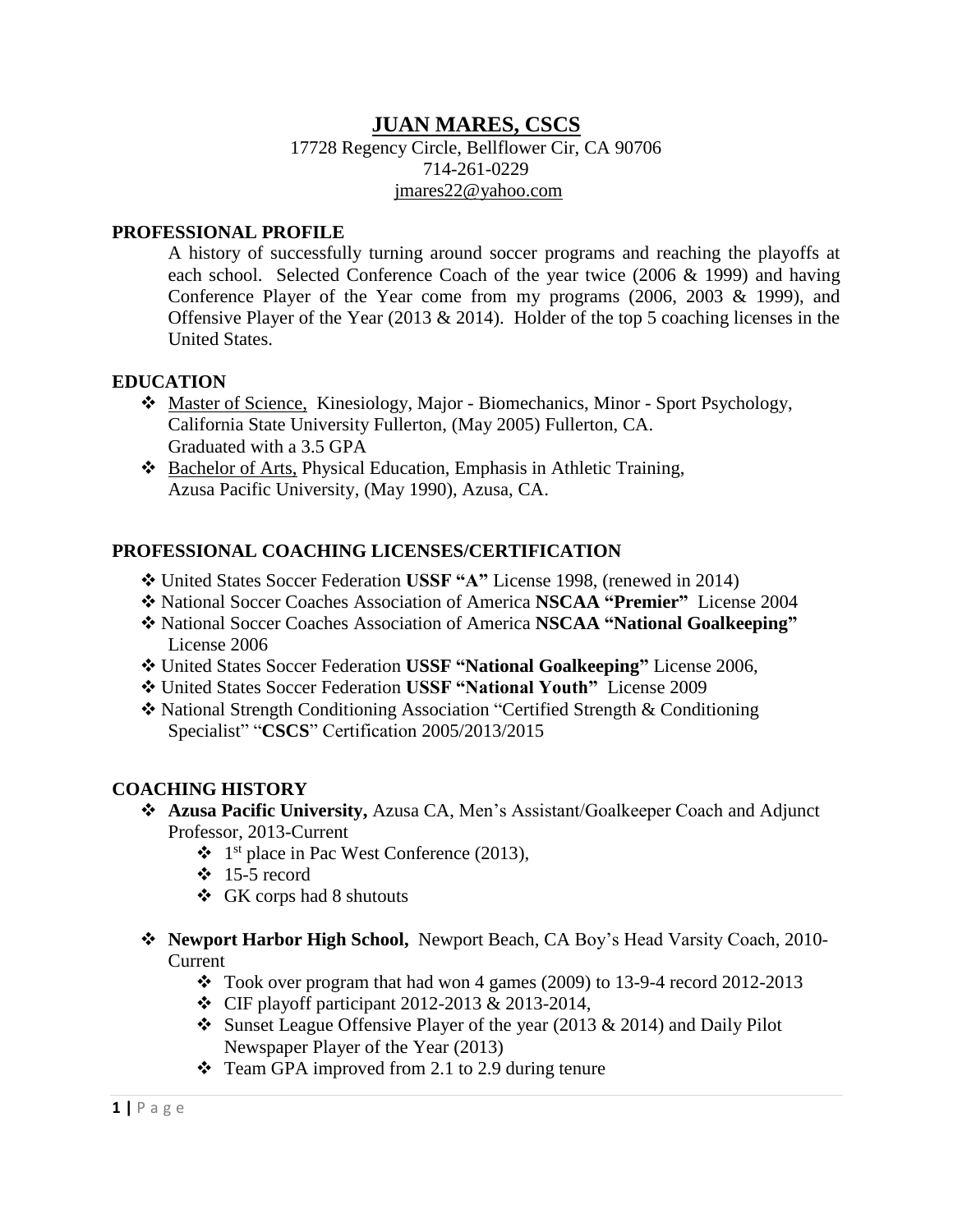**Southern California Seahorses – PDL Team**, La Mirada, CA, Men's Assistant Coach, 2006-2009,

Main responsibilities: recruit and retain top-tier student athletes, scout opposing teams, devise and implement game plan for upcoming matches, manage and conduct practices. Organize, plan, and implement fitness training and conditioning programs and drills, assist head coach in day to day operations of men's soccer program.

- **Rio Hondo College**, Whittier, CA, Women's Head Coach & Instructor of Kinesiology, 2005-2007,
	- $\cdot \cdot$  1<sup>st</sup> Place in Conference 2006, (7-1-2 league, 13-5-3 overall record), previous year 5<sup>th</sup> place
	- \* Conference Coach of the Year 2006, Conference Player of the Year 2006,
	- $\div$  7 shutouts in league, 9 overall, lead league in goals w/ 17, goals against 4, GAA .4, 35 goals for season
	- Selected Coach for JC "All Conference" Southern Team in College showcase which we won.
- **Missouri Baptist University**, St. Louis, MO, Head Coach & Instructor of Kinesiology, 2003-2004,
	- Made playoffs two years in a row, 13-7-2 record  $2<sup>nd</sup>$  year, (3<sup>rd</sup> best record at that time)
	- Conference Player of the Year 2003,
	- Started the first women's Junior varsity soccer program
	- Recruited 6 players from California and Internationally (Canada, Ireland, Uruguay, Mexico, Kenya, Peru)
- **El Dorado High School**, Placentia, CA Girls Varsity Head Coach, 2000-2003,
	- CIF semifinalist 2001 & 2002, quarterfinalist 2003 (17-9-3, 23-4-3, 13-11-2 overall records),
	- $\bullet$  Overall record 53-24-8, 62% winning average
	- \* Record breaking 97 goals scored in 2001-2002 season, 15 shutouts, .GAA .53
	- $\cdot \cdot$  1<sup>st</sup> coach in team history to reach quarterfinals three years in a row
- **Santa Ana College**, Santa Ana, CA, Women's Head Coach, 1997-2000,
	- Conference Coach of the Year 1999,
	- $\cdot \cdot$  1<sup>st</sup> women's soccer coach in school history to have a winning program (1999)
	- Conference Player of the year 1999
	- $\div$  Finished ranked #12 in JC southern poll (1999)